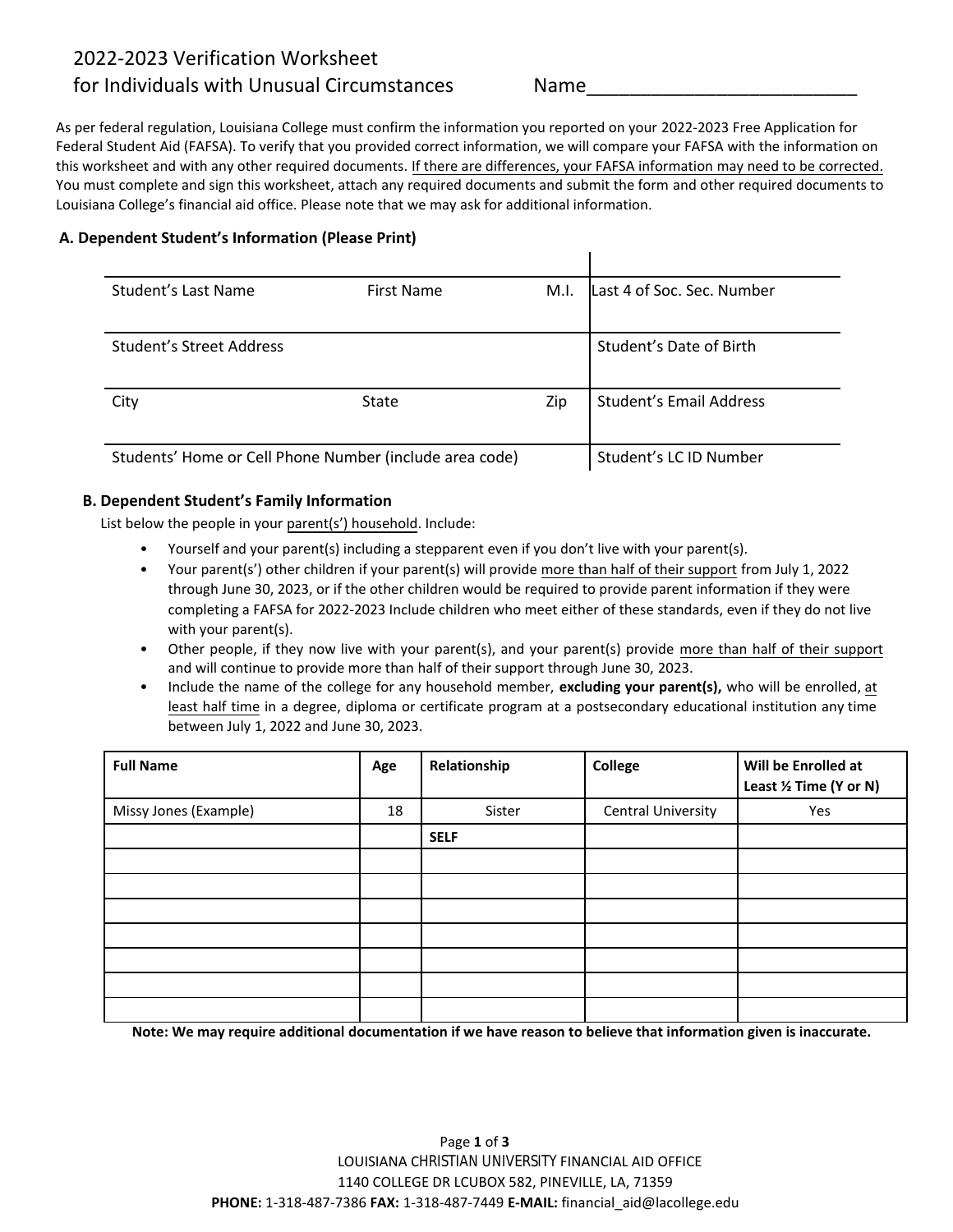Name\_\_\_\_\_\_\_\_\_\_\_\_\_\_\_\_\_\_\_\_\_\_\_\_\_

## **C.U nusual Circumstance Identification/Documentation**

The federal government has identified four (4) reasons why the parent(s) and/or student may not be able to follow the normal verification rules. Louisiana Christian University will not acknowledge any reasons other than the four outlined by the federal government. Please choose the circumstance that applies for either the parent(s) or student:

Please check the one that applies:

#### **Verification for individuals granted a filing extension by the IRS**

If an individual is required to file a 2020 IRS income tax return and has been granted a filing extension by *the IRS, provide the following documents:*

- 1) A copy of the IRS Form 4868, "Application for Automatic Extension of Time to File US Individual Income Tax Return," that was filed with the IRS for tax year 2020 and
- 2) A copy of IRS Form W-2 for each source of employment income received for tax year 2020 and, if self-employed, a signed statement certifying the amount of the individual's AGI and the US income tax paid for tax year 2020 If you are required to certify self-employment income, please go to page 3 **Section D** to complete the certification section.

#### **Verification for individuals who filed an Amended IRS Income Tax Return**

*If an individual filed an amended IRS income tax return for tax year 2020 provide both of the following:*

- 1) A **signed** copy of the original 2020 IRS income tax return that was filed with IRS or a 2020 IRSTax Return Transcript for the 2020 tax year; and
- 2) A **signed** copy of the 2020 IRS Form 1040X, "Amended US Individual Income Tax Return," that wasfiled with the IRS.

#### **Verification for individuals who were victims of IRS Identity Theft**

*A victim of IRS identity theft who has been unable to obtain a 2020 IRS Tax Return Transcript or use the* IRS DRT must provide a signed copy of the 2020 paper IRS income tax return that was filed with the IRSand a *signed copy of the IRS Form 14039 "Identity Theft Affidavit" if one was submitted to the IRS. If the* individual did not keep a copy of Form 14039 or the IRS did not require him or her to submit one, he or *she may provide one of the following:*

- 1) A statement **signed** and dated by the individual indicating that he or she was a victim of IRS identity theft and that the IRS is investigating the matter. The statement must also indicate that the individual submitted a Form 14039 to the IRS, but did not keep a copy of it or that he or she was not required to file the form; or
- 2) A copy of a police report if it was filed related to the IRS identity theft.

#### **Verification for individuals who filed Non-IRS Income Tax Returns**

If an individual filed or will file a 2020 income tax return with Puerto Rico, another US territory (e.g., *Guam, American Samoa, the US Virgin Islands, the Northern Marianas Islands), or with a foreign country, provide a signed copy of that 2020 income tax return.*

#### Page **2** of **3**

LOUISIANA CHRISTIAN UNIVERSITY FINANCIAL AID OFFICE 1140 COLLEGE DR LCU BOX 582, PINEVILLE, LA, 71359 **PHONE:** 1-318-487-7386 **FAX:** 1-318-487-7449 **E-MAIL:** financial\_aid@lacollege.edu